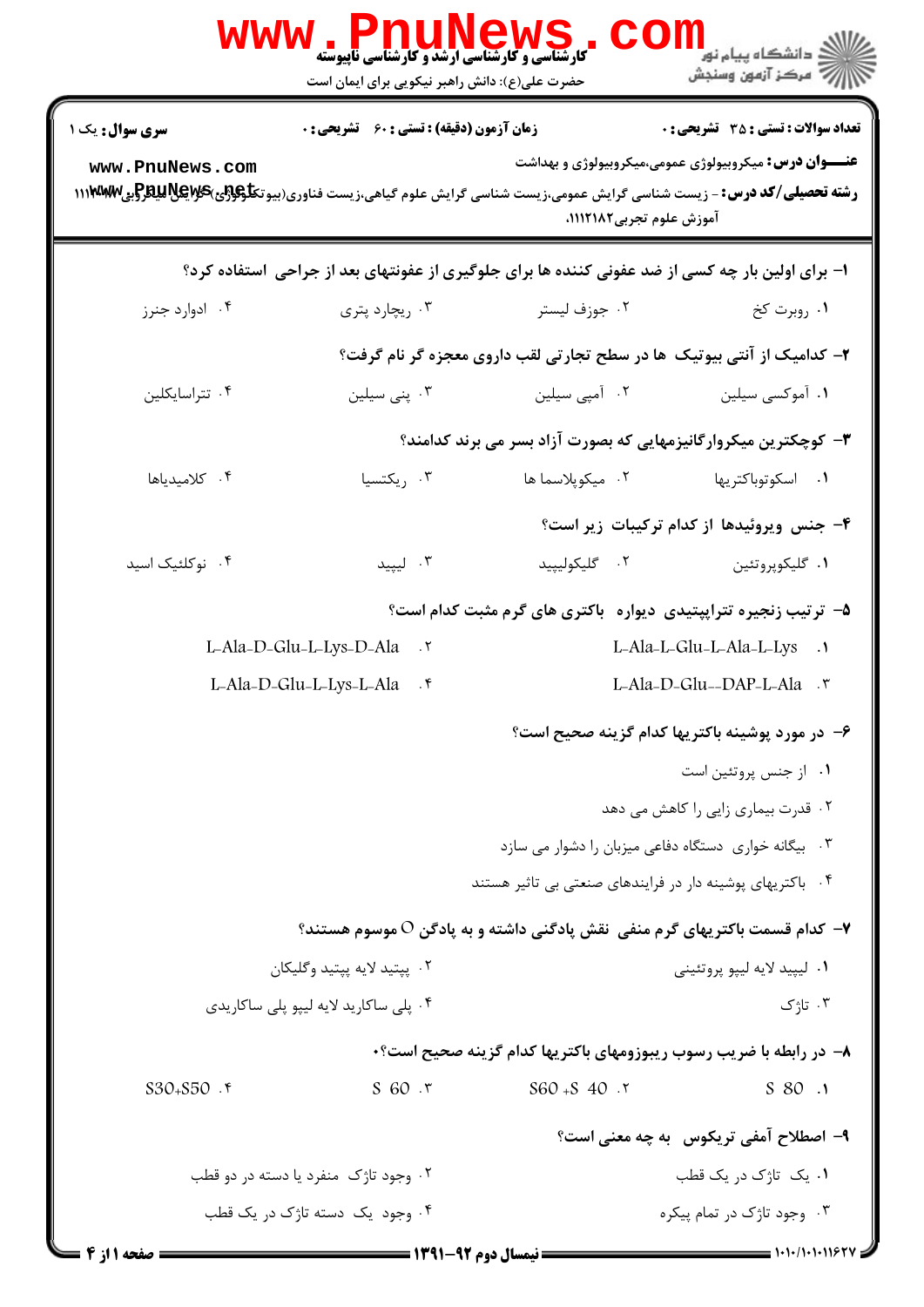| ڪ دانشڪاه پيام نور<br>7- مرڪز آزمون وسنڊش                                                                                                                                                                                                        | ، WWW . PLLUNGWS<br>کارشناسی و کارشناسی ارشد و کارشناسی ناپیوسته<br>حضرت علی(ع): دانش راهبر نیکویی برای ایمان است |                        |  |
|--------------------------------------------------------------------------------------------------------------------------------------------------------------------------------------------------------------------------------------------------|-------------------------------------------------------------------------------------------------------------------|------------------------|--|
| <b>تعداد سوالات : تستي : 35 - تشريحي : 0</b>                                                                                                                                                                                                     | <b>زمان آزمون (دقیقه) : تستی : 60 گشریحی : 0</b>                                                                  | <b>سری سوال :</b> ۱ یک |  |
| <b>عنـــوان درس:</b> میکروبیولوژی عمومی،میکروبیولوژی و بهداشت<br><b>رشته تحصیلی/کد درس:</b> زیست شناسی گرایش عمومی،زیست شناسی گرایش علوم گیاهی،زیست فناوری(بیوتکنو <del>لوژی</del> )،گیچیچی)پیچی ۱ <b>۱۹۲۸۳</b> ۸۰ -<br>،آموزش علوم تجربي1۱۱۲۱۸۲ |                                                                                                                   | www.PnuNews.com        |  |
| ∙ا− بوسیله رنگ آمیزی زیل نلسون کدام قست از باکتری اختصاصا رنگ می پذیرد.                                                                                                                                                                          |                                                                                                                   |                        |  |
| ۰۱ تاژک<br>۰۲ کپسول                                                                                                                                                                                                                              | ۰۳ هاگ                                                                                                            | ۰۴ مژک و تاژک          |  |
| 11- در رابطه با هاگ گزینه صحیح کدام است؟                                                                                                                                                                                                         |                                                                                                                   |                        |  |
| ۰۱ درونی ترین لایه هاگ کورتکس است                                                                                                                                                                                                                |                                                                                                                   |                        |  |
| ۰۲ میزان کلسیم هاگ نسبت به باکتری فعال بسیار بیشتر است                                                                                                                                                                                           |                                                                                                                   |                        |  |
| ۰۳ جنس لایه کورتکس هاگ لیپو پلی ساکاریدی است                                                                                                                                                                                                     |                                                                                                                   |                        |  |
| ۰۴ میزان آب هاگ نسبت به باکتری فعال بیشتر است                                                                                                                                                                                                    |                                                                                                                   |                        |  |
| <b>۱۲</b> - منحنی رشد دیوکسی چه زمانی بدست می آیبد؟                                                                                                                                                                                              |                                                                                                                   |                        |  |
| ۰۱ کشت باکتریها در محیطهای کشت دایم                                                                                                                                                                                                              | ۰۲ استفاده از تغییرات چرخه های دما                                                                                |                        |  |
| ۰۳ رشد باکتریها در محیطهای کشت بچ                                                                                                                                                                                                                | ۰۴ کشت باکتریها در حضور دو نوع منبع کربن                                                                          |                        |  |
| ۱۳- باکتریهایی که در pH پایین رشد می کنند چه نامیده می شوند؟                                                                                                                                                                                     |                                                                                                                   |                        |  |
| ٠٢ باروفيل<br>٠١. بازوفيل                                                                                                                                                                                                                        | ۰۳ هالوفيل                                                                                                        | ۰۴ اسيدوفيل            |  |
| <b>۱۴</b> – کدام دسته از باکتریهای زیر بی هوازی مطلق است ؟                                                                                                                                                                                       |                                                                                                                   |                        |  |
| ۰۱ استو باکتر استی                                                                                                                                                                                                                               | ۰۲ کلستریدیوم تتانی                                                                                               |                        |  |
| ۰۳ استافیلو کوکوس اورئوس                                                                                                                                                                                                                         | ۰۴ ازوتو باکتر                                                                                                    |                        |  |
| ۱۵− استفاده ترجیحی باکتریهای بی هوازی اختیاری از اکسیژن چه نام گذاری می شود؟                                                                                                                                                                     |                                                                                                                   |                        |  |
| ۰۱ اثر بوهر                                                                                                                                                                                                                                      | ۰۲ اثر پاستور                                                                                                     |                        |  |
| ۰۳ اثر پاستور -می پرهوف                                                                                                                                                                                                                          | ۰۴ اثر کخ                                                                                                         |                        |  |
| ۱۶– آنزیمهایی که از طریق باز دارندگی پس خوراند کنترل می شوند را می نامند؟                                                                                                                                                                        |                                                                                                                   |                        |  |
| ۰۲ القایی<br>۰۱ مهاری                                                                                                                                                                                                                            | ۰۳ آلوستریک                                                                                                       | ۰۴ افکتوری             |  |
| ۱۷–  در مورد تندالیزاسیون کدام گزینه صحیح است؟                                                                                                                                                                                                   |                                                                                                                   |                        |  |
| ۰۱ سترون کردن به روش جوشاندن                                                                                                                                                                                                                     | ۰۲ سترون کردن به روش گرمای مرطوب و تحت فشار                                                                       |                        |  |
| ۰۳ سترون کردن به روش گرمای متناوب                                                                                                                                                                                                                | ۰۴ سترون کردن با استفاده از پرتوها                                                                                |                        |  |
|                                                                                                                                                                                                                                                  |                                                                                                                   |                        |  |
|                                                                                                                                                                                                                                                  |                                                                                                                   |                        |  |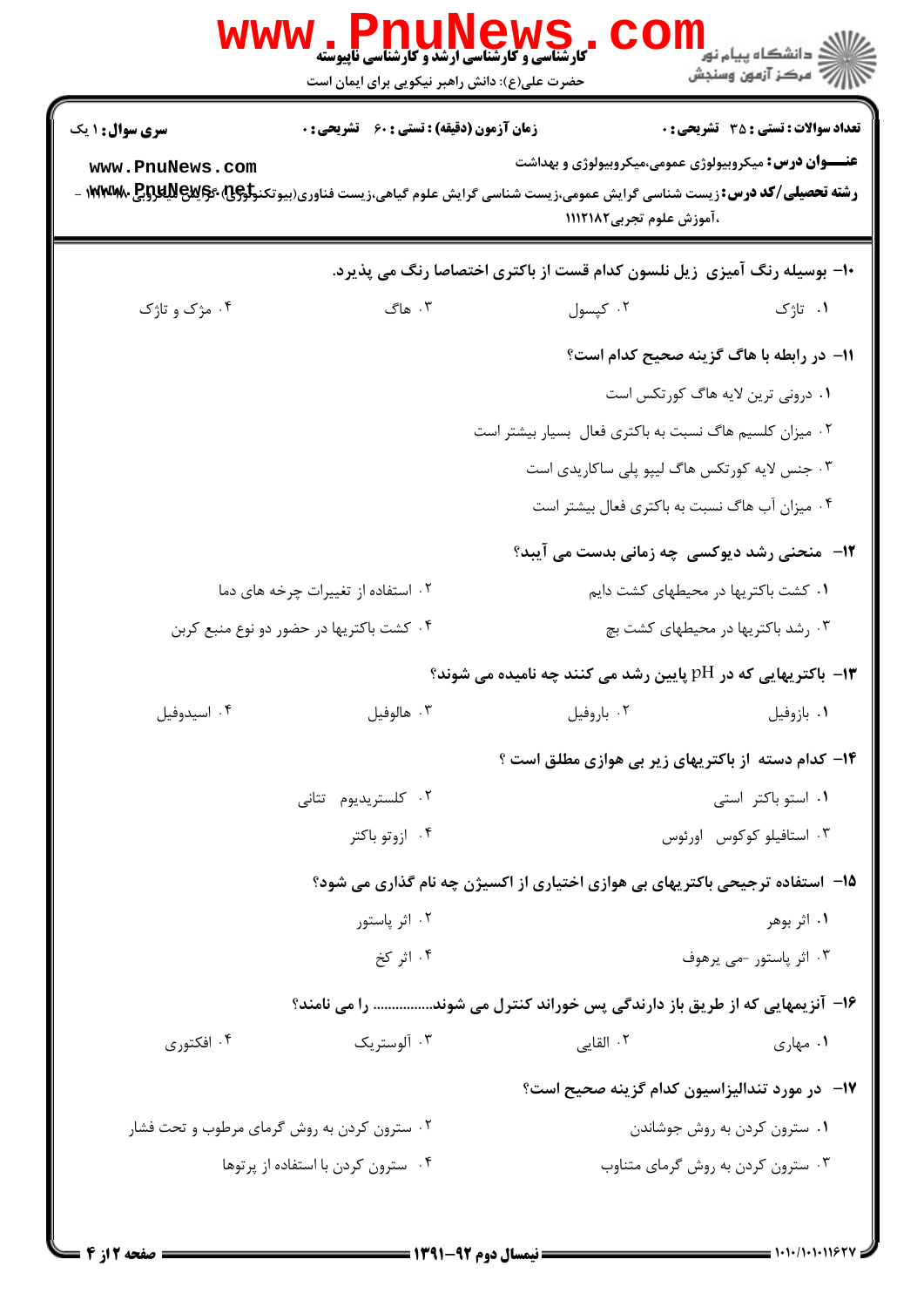|                        | ، I' <b>I LUN CWS کا ایروت</b><br>کارشناسی و کارشناسی ارشد و کارشناسی ناپیوسته<br>حضرت علی(ع): دانش راهبر نیکویی برای ایمان است                             |                          | ر دانشڪاه پيام نور "<br>ا∛ مرڪز آزمون وسنڊش                          |
|------------------------|-------------------------------------------------------------------------------------------------------------------------------------------------------------|--------------------------|----------------------------------------------------------------------|
| <b>سری سوال : ۱ یک</b> | <b>زمان آزمون (دقیقه) : تستی : 60 ٪ تشریحی : 0</b>                                                                                                          |                          | <b>تعداد سوالات : تستي : 35 ٪ تشریحي : 0</b>                         |
| www.PnuNews.com        | <b>رشته تحصیلی/کد درس:</b> زیست شناسی گرایش عمومی،زیست شناسی گرایش علوم گیاهی،زیست فناوری(بیوتکنو <del>لوC</del> &&وR <b>W&amp;&amp;رEB&amp;و ۱۳۸۳۸۸۰</b> - | ،آموزش علوم تجربی۱۱۱۲۱۸۲ | <b>عنـــوان درس:</b> میکروبیولوژی عمومی،میکروبیولوژی و بهداشت        |
|                        |                                                                                                                                                             |                          | ۱۸– کدام یک از وسایل زیر بوسیله گرمای خشک ضد عفونی میکند؟            |
| ۰۴ انکوباتور           | ۰۳ اتوکلاو                                                                                                                                                  | ۰۲ بن ماري               | ۰۱ فور                                                               |
|                        | ۱۹– در آزمایشگاههای میکروب شناسی برای ضد عفونی کردن محلولهای ویتامینه حساس به گرما از چه وسیله ای استفاده می                                                |                          | شود؟                                                                 |
| ۰۴ پرتو فرابنفش        | ۰۳ صافی                                                                                                                                                     | ۰۲ اتوکلاو               | ٠١. پرتوايكس                                                         |
|                        |                                                                                                                                                             |                          | <b>۳۰</b> آنتاکونیست به چه معنی است؟                                 |
| ۰۴ هم افزا             | ۰۳ بی اثر                                                                                                                                                   | ۰۲ دارای اثر تقویتی      | ٠١ دارای اثر متضاد                                                   |
|                        |                                                                                                                                                             |                          | <b>۲۱</b> - رنگ آمیزی گرم در مورد کدام گروه از باکتریها عملی نیست؟   |
| ۰۴ ارکی باکتریها       | ۰۳ آنترو باکترها                                                                                                                                            | ۰۲ اشرشیا کولی           | ٠١. اسيد فاست                                                        |
|                        |                                                                                                                                                             |                          | ۲۲- برای مطالعه الگوی پروتئینهای باکتری از کدام تکنیک استفاده میشود؟ |
| ۰۴ اسپکتروفتومتری      | ۰۳ فیلتراسیون ژلی                                                                                                                                           | ۰۲ دیالیز                | PAGE .1                                                              |
|                        | <b>۲۳</b> - در روش دورگه سازی اسید نوکلئیک چند درصد قرابت DNA تعلق دو باکتری را به یک گونه را اثبات می کند؟                                                 |                          |                                                                      |
| ۴. ۴۰-۴۰ درصد          | ۰. ۴۰-۴۰ درصد                                                                                                                                               | ۲۰ -۳۰-۲۰ درصد           | ۰۱ - ۲۰- ۱۰ درصد                                                     |
|                        | <b>۲۴</b> - شناخته ترین اثر پرتو فرابنفش روی DNA کدام است؟                                                                                                  |                          |                                                                      |
|                        | ۰۲ دايمريزاسيون تيمين                                                                                                                                       |                          | ٠١ دايمريزاسيون آدنين                                                |
|                        | ۰۴ حذف بازهای تیمین                                                                                                                                         |                          | ۰۳ شكست مولكول DNA                                                   |
|                        |                                                                                                                                                             |                          | ۲۵– انتقال DNA از یک باکتری به باکتری دیگر رابوسیله پیلی گویند؟      |
| ۰۴ رپلیکاسیون          | ۰۳ ترانسدوكسيون                                                                                                                                             | ۰۲ کانجو گاسیون          | ٠١ ترانسفورماسيون                                                    |
|                        |                                                                                                                                                             |                          | ۲۶– کدام باکتری را Competent میگویند.                                |
|                        | ۰۲ مقاوم به جذب DNA                                                                                                                                         |                          | 1. مستعد به جذب DNA                                                  |
|                        | ۰۴ مقاوم بيان پروتئين                                                                                                                                       |                          | ۰۳ مستعد به افزایش بیان پروتئین                                      |
|                        |                                                                                                                                                             |                          | ۲۷- کدام یک از ویروسهای زیر لفاف دار می باشند؟                       |
| ۰۴ پاکس ویروس          | ۰۳ آدنوويروس                                                                                                                                                | ۰۲ پیکوناویروس           | ٠١. پاراويروس                                                        |